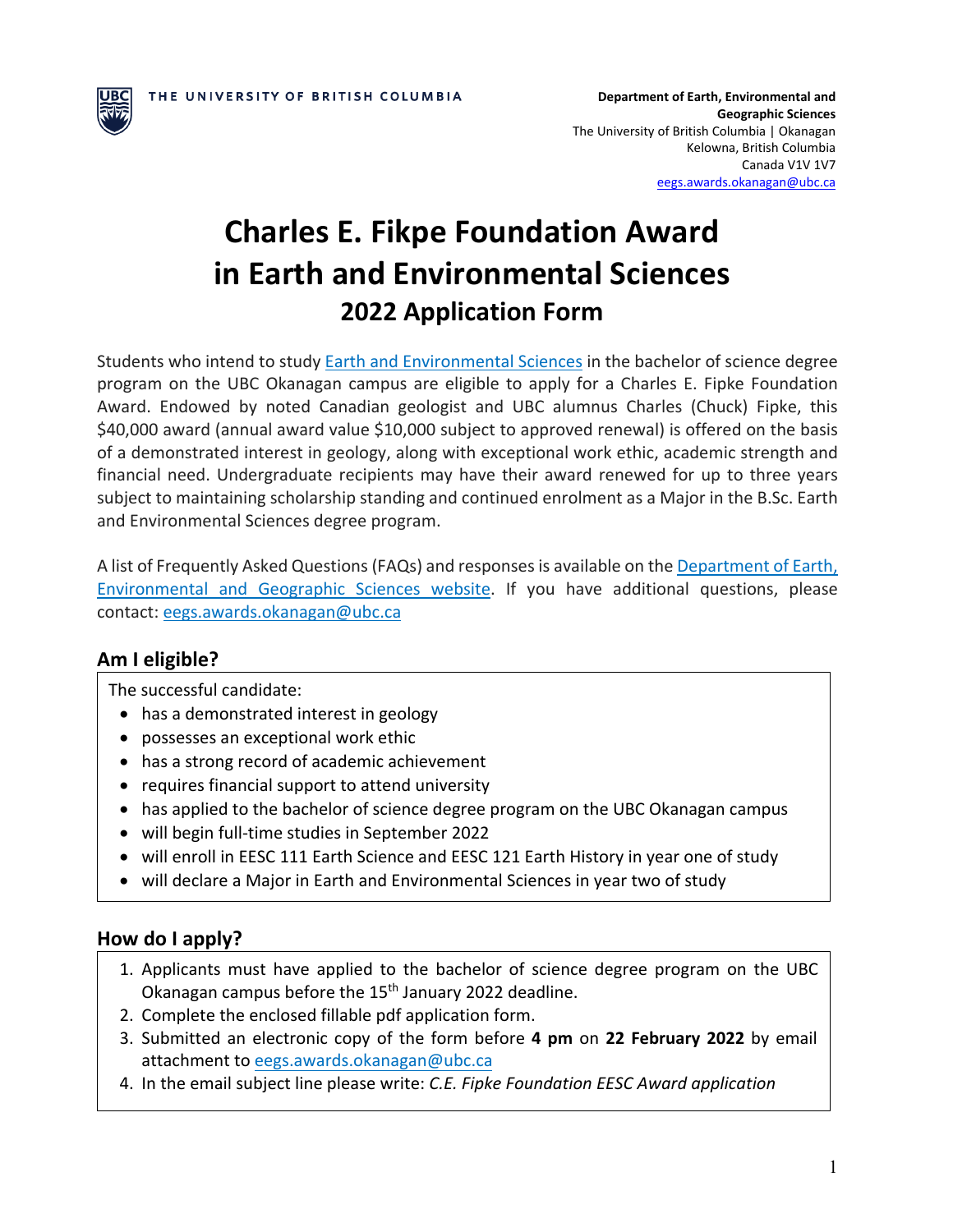# **Charles E. Fikpe Foundation Award in Earth and Environmental Sciences**

### **Section A: Applicant Details**

| <b>Surname</b>         | <b>Given Name</b> |                  | Middle Initial(s)  |
|------------------------|-------------------|------------------|--------------------|
| <b>Mailing address</b> |                   | Province         | <b>Postal Code</b> |
| <b>Email address</b>   |                   | Telephone number |                    |

#### **Section B: Application Questions**

**1. Financial Need -** Please describe the financial resources available to fund your university studies, including details about paid employment or volunteer work that you have held. [150 word limit]

**2. Work Ethic and Scholarly Achievement -** Please provide details about your approach to academic study and work more generally, including examples of commitment and work ethic. [150 word limit]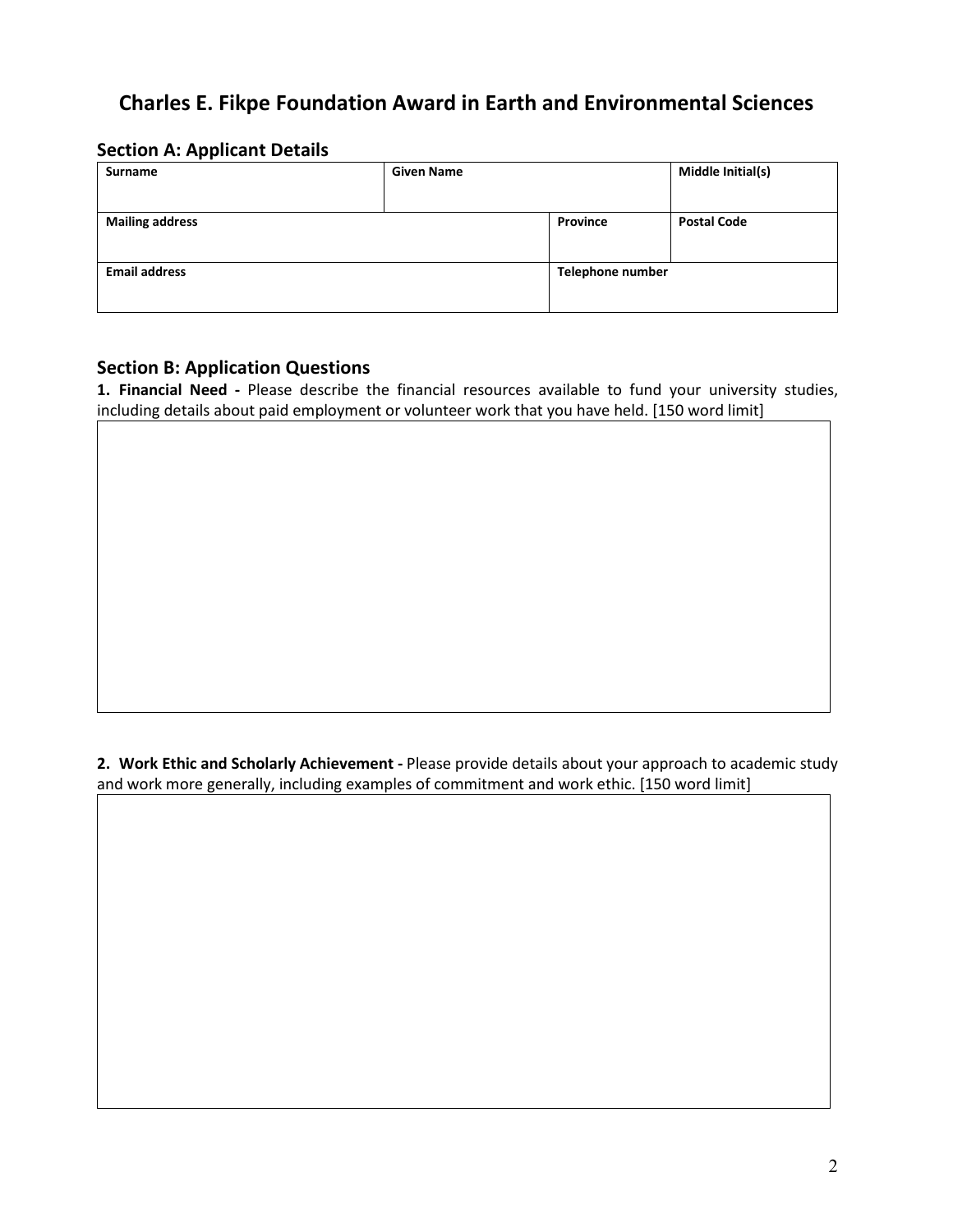**3. Interest in Geology -** Describe your interest in geology and career aspirations related to geoscience. Examples that demonstrate a past or ongoing interest in geology are encouraged. [150 word limit]

**4. Award Renewal Eligibility -** Ensure that you read and understand the requirements to maintain scholarship standing (i.e., eligibility for renewal of this award) as outlined at the following webpage: [http://students.ok.ubc.ca/finance/financial-support /awards/course-load.html](http://students.ok.ubc.ca/finance/financial-support%20/awards/course-load.html)

#### **Section C: References**

Please provide contact details for two individuals who can attest to your character, work ethic, commitment to studies and interest in geology. The individuals should not be close relatives. Please communicate to your referees that they may be contacted by UBC if you are short-listed for this award.

#### **Reference 1**

| <b>Surname</b>                                                                     | <b>Given Name</b> | Title (Mr., Mrs., Dr., etc.) |  |  |  |  |
|------------------------------------------------------------------------------------|-------------------|------------------------------|--|--|--|--|
|                                                                                    |                   |                              |  |  |  |  |
| <b>Address</b>                                                                     | Province          | <b>Postal Code</b>           |  |  |  |  |
|                                                                                    |                   |                              |  |  |  |  |
| Position and relationship to applicant (e.g., teacher, employer, team coach, etc.) |                   |                              |  |  |  |  |
|                                                                                    |                   |                              |  |  |  |  |
| <b>Email address</b>                                                               | Telephone number  |                              |  |  |  |  |
|                                                                                    |                   |                              |  |  |  |  |

#### **Reference 2**

| <b>Surname</b>                                                                | <b>Given Name</b> |                  | Title (Mr., Mrs., Dr., etc.) |  |  |  |
|-------------------------------------------------------------------------------|-------------------|------------------|------------------------------|--|--|--|
|                                                                               |                   |                  |                              |  |  |  |
| <b>Address</b>                                                                | <b>Province</b>   |                  | <b>Postal Code</b>           |  |  |  |
|                                                                               |                   |                  |                              |  |  |  |
| Position and relationship to applicant (e.g., teacher, employer, coach, etc.) |                   |                  |                              |  |  |  |
|                                                                               |                   |                  |                              |  |  |  |
| <b>Email address</b>                                                          |                   | Telephone number |                              |  |  |  |
|                                                                               |                   |                  |                              |  |  |  |